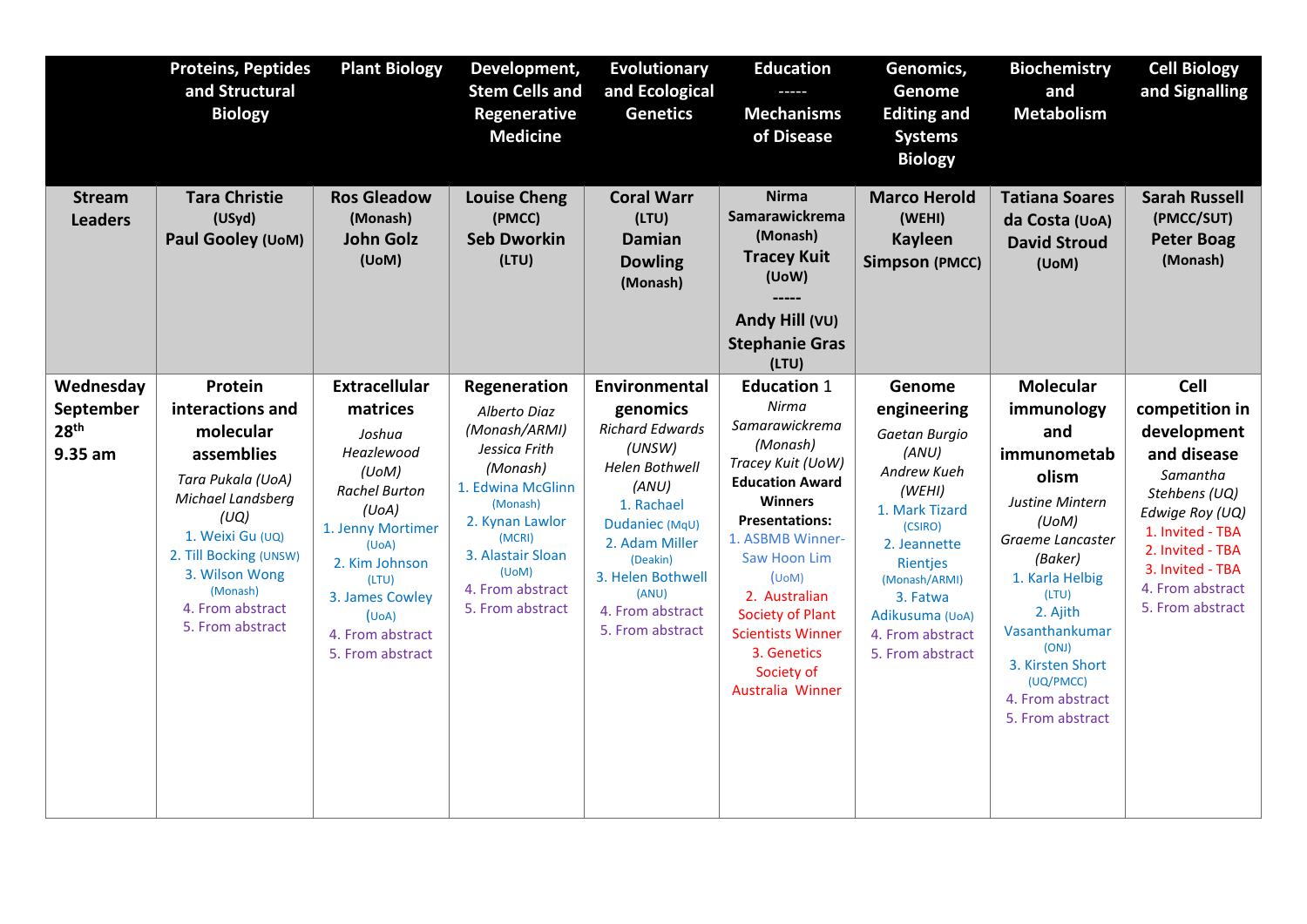| Wednesday<br>September<br>28 <sup>th</sup><br>2.00 pm | <b>Protein evolution</b><br>and engineering<br><b>Emily Parker (VUoW)</b><br>Joe Kaczmarski (ANU)<br>1. Ram Bhusal<br>(Monash)<br>2. Samuel Raven<br>(Curtin)<br>3. Fiona Whelan<br>(UoA)<br>4. From abstract<br>5. From abstract          | Plant<br>development<br>Suresh<br>Balasubramanian<br>(Monash)<br><b>Marcus Heisler</b><br>(USyd)<br>1. Mohammad<br>Pourkheirandish<br>(UoM)<br>2. Jo Putterill<br>(Auckland)<br>3. Scott Boden<br>(UoA)<br>4. From abstract<br>5. From abstract | Early<br>development<br>and patterning<br>Jenny Zenker<br>(Monash/ARMI)<br>Dagmar Wilhelm<br>(UoM)<br>1. Ruth Arkell<br>(ANU)<br>2. Patrick Tam<br>(CMRI)<br>3. Jennifer Zenker<br>(Monash)<br>4. From abstract<br>5. From abstract | Genomic<br>architecture of<br>invasive<br>species<br>Lee Ann Rollins<br>(UNSW)<br><b>Rahul Rabe</b><br>(CSIRO)<br>1. Annabel<br>Whibley<br>(Auckland)<br>2. Tek Tay (CSIRO)<br>3. From abstract<br>4. From abstract<br>5. From abstract | <b>Education 2</b><br>Tracey Kuit (UoW)<br>Amber Willems-<br>Jones (UMelb)<br>1. Susan Rowland<br>(UQ)<br>2. Student panel<br>discussion (45<br>min)<br>3. From abstract<br>4. From abstract                          | <b>Advanced</b><br>imaging<br>Niall Geoghegan<br>(WEHI)<br><b>Susanne Ramm</b><br>(PMCC)<br>1. John Lock<br>(UNSW)<br>2. Nicholas Ariotti<br>(UQ)<br>3. Samantha<br>Stehbens (UQ)<br>4. From abstract<br>5. From abstract            | Hot enzymes<br>Lakshmi<br>Wijeyewickrema<br>(LTU)<br>Luke Guddat (UQ)<br>1. Max Cryle<br>(Monash)<br>2.Connie<br>Petroeschevsky<br>(UQ)<br>3. Chelsea<br><b>Vickers</b><br>(VUUoW)<br>4. From abstract<br>5. From abstract                   | <b>Tissue</b><br>architecture<br>and cell<br>polarity<br><b>Barry Thompson</b><br>(ANU)<br>Melanie White<br>(UQ/IMB)<br>1. Ivar Noordstra<br>(UQ)<br>2. Helen Abud<br>(Monash)<br>3. Natasha Harvey<br>(UniSA)<br>4. From abstract<br>5. From abstract |
|-------------------------------------------------------|--------------------------------------------------------------------------------------------------------------------------------------------------------------------------------------------------------------------------------------------|-------------------------------------------------------------------------------------------------------------------------------------------------------------------------------------------------------------------------------------------------|-------------------------------------------------------------------------------------------------------------------------------------------------------------------------------------------------------------------------------------|-----------------------------------------------------------------------------------------------------------------------------------------------------------------------------------------------------------------------------------------|-----------------------------------------------------------------------------------------------------------------------------------------------------------------------------------------------------------------------|--------------------------------------------------------------------------------------------------------------------------------------------------------------------------------------------------------------------------------------|----------------------------------------------------------------------------------------------------------------------------------------------------------------------------------------------------------------------------------------------|--------------------------------------------------------------------------------------------------------------------------------------------------------------------------------------------------------------------------------------------------------|
| Wednesday<br>September<br>28 <sup>th</sup><br>4.40 pm | <b>Protein and</b><br>nucleic<br>acids/gene<br>regulation<br>Charlie Bond (UWA)<br>Mihwa Lee (LTU)<br>1. Nicole Smith (UWA)<br>2. Chen Davidovich<br>(Monash)<br>3. Renwick Dobson<br>(Canterbury)<br>4. From abstract<br>5. From abstract | <b>Plant</b><br>genomics,<br>genetics and<br>gene editing<br>Kathryn Hodgins<br>(Monash)<br>Matt Lewsey (LTU)<br>1. Marina Oliva<br>(UWA)<br>2. David Field (Edith<br>Cowan)<br>3. Pete Crisp (UQ)<br>4. From abstract<br>5. From abstract      | Neurodevelop<br>ment<br>Stefan Thor (UQ)<br>Lachlan Harris<br>(QIMR)<br>1. Jan Kaslin<br>(Monash)*<br>2. Laura Fenlon<br>$(UQ)^*$<br>3. Leonie Quinn<br>(PMCC)<br>4. From abstract<br>5. From abstract                              | Comparative<br>population<br>genomics<br>Anna Santure<br>(Auckland)<br>Daniel Ortiz-<br>Barrientos (UQ)<br>1. Maddie James<br>(UQ)<br>2. Emily Roycroft<br>(ANU)<br>3. From abstract<br>4. From abstract<br>5. From abstract            | <b>Education 3</b><br>Maurizio Costabile<br>(UniSA) and<br>Matthew Clemson<br>(Syd)<br>1. Robyn Yucel<br>(Deakin)<br>2. From abstract<br>3. From abstract<br>4. From abstract<br>5. From abstract<br>6. From abstract | <b>Preclinical</b><br>models<br>Susie Woods<br>(UOA/SAMRI)<br>Mitchell Lawrence<br>(Monash)<br>1. Marina Pajic<br>(Garvan)<br>2. Thierry Jarde<br>(Monash)<br>3. Margaret<br>Centenera (UoA)<br>4. From abstract<br>5. From abstract | <b>Systems</b><br>biology and<br>regulatory<br>networks<br>Melissa Davis<br>(WEHI)<br>Lan Nguyen<br>(Monash)<br>1. Michael Stumpf<br>(UoM)<br>2. Jean Yang<br>(USyd)<br>3. Arutha<br>Kulasinghe (UQ)<br>4. From abstract<br>5. From abstract | Exosomes/Extr<br>acellular<br>vesicles<br>Jason Howitt (SUT)<br>Kirsty Damielson<br>(Otago)<br>1. Claire Henry<br>(Otago)<br>2. Oli Fuller<br>(Monash)<br>3. Invited - TBA<br>4. From abstract<br>5. From abstract                                     |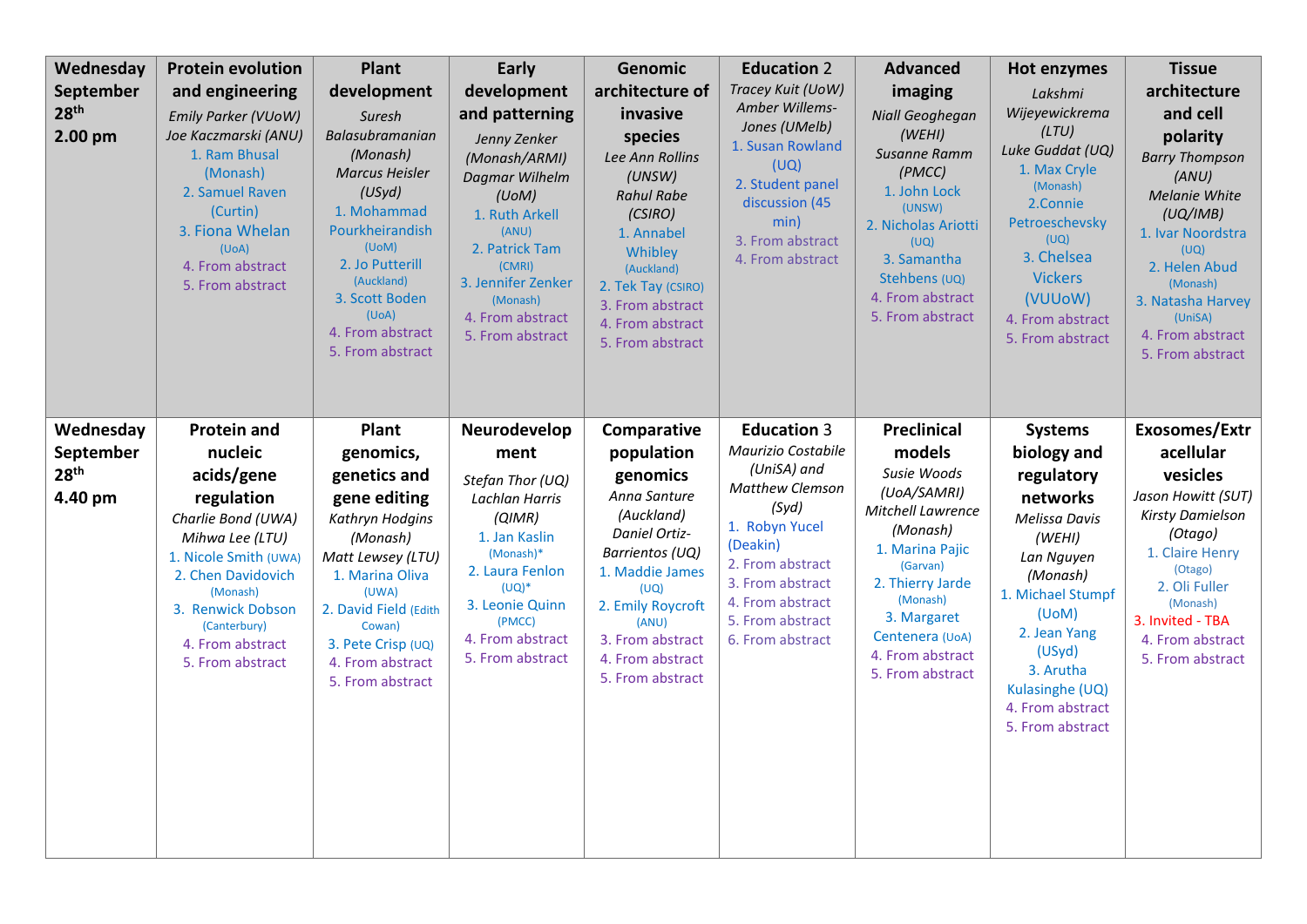| <b>Thursday</b><br>September<br>29 <sup>th</sup><br>$9.15$ am | <b>Phase separation</b><br>Archa Fox (UWA)<br>Danny Hatters (UoM)<br>1. Fionna Loughin<br>(Monash)<br>2. Emma Sierecki<br>(UNSW/EMBL)<br>3. Luke McAlary (UoW)<br>4. From abstract<br>5. From abstract | From lab to<br>field<br><b>Barry Pogson</b><br>(ANU)<br>Monika Doblin<br>1. Maria Ermakova<br>(ANU)<br>2. Stuart Roy<br>(UoA)<br>3. Alex Johnson<br>(UoM)<br>4. From abstract<br>5. From abstract                                                | <b>Organogenesis</b><br>and organoids<br><b>Alex Combes</b><br>(Monash)<br><b>Fred Hollande</b><br>(UoM)<br>1. Invited - TBA<br>2. Christopher<br>Batho (UQ)<br>3. Invited - TBA<br>4. From abstract<br>5. From abstract                  | <b>Genomes and</b><br>biodiversity<br>Janine Deakin<br>(UCanberra)<br>Catherine Grueber<br>(USyd)<br>1. Anna Santure<br>(Auckland)<br>2. Alexandra<br>Pavlova (Monash)<br>3. Invited -TBA<br>4. From abstract<br>5. From abstract | Neurodegener<br>ative diseases<br>Rebecca Nisbet<br>(Florey)<br><b>Thomas Fath</b><br>(MqU)<br>1. Lars Ittner (MqU)<br>2. Liviu Bodea<br>(UQ/QBI)<br>3. Invited - TBA<br>4. From abstract<br>5. From abstract | <b>Model systems</b><br><b>Andrew Cox</b><br>(PMCC/UoM)<br>Lizzie Mason<br>(PMCC)<br>1. Lizzie Mason<br>(PMCC)<br>2. Avnika<br>Ruparelia (Monash)<br>3. Yee Lian Chew<br>(Flinders)<br>4. From abstract<br>5. From abstract | <b>Metabolism in</b><br>health and<br>disease<br>Aleksandra<br>Filipovska (UWA)<br><b>Brian Drew</b><br>(Baker)<br>1. Mark Larance<br>(USyd))<br>2. Damien Keating<br>(Flinders)<br>3. Melinda<br>Coughlan (Monash)<br>4. From abstract<br>5. From abstract | <b>Apoptosis and</b><br>cell death<br>signalling<br>Kate Lawler<br>(Monash/Hudson)<br>Ivan Poon (LTU)<br>1. Najoua Lalaoui<br>(PMCC)<br>2. Jaclyn Pearson<br>(Monash/Hudson)<br>3. Hamsa<br>Puthalakath (LTU)<br>4. From abstract<br>5. From abstract |
|---------------------------------------------------------------|--------------------------------------------------------------------------------------------------------------------------------------------------------------------------------------------------------|--------------------------------------------------------------------------------------------------------------------------------------------------------------------------------------------------------------------------------------------------|-------------------------------------------------------------------------------------------------------------------------------------------------------------------------------------------------------------------------------------------|-----------------------------------------------------------------------------------------------------------------------------------------------------------------------------------------------------------------------------------|---------------------------------------------------------------------------------------------------------------------------------------------------------------------------------------------------------------|-----------------------------------------------------------------------------------------------------------------------------------------------------------------------------------------------------------------------------|-------------------------------------------------------------------------------------------------------------------------------------------------------------------------------------------------------------------------------------------------------------|-------------------------------------------------------------------------------------------------------------------------------------------------------------------------------------------------------------------------------------------------------|
| Thursday<br>September<br>29 <sup>th</sup><br>11.30 am         | <b>Peptides</b><br>Frances Separovic<br>(UoM)<br>Yanni Chin (UQ)<br>1. Irina Vetter (UQ)<br>2. Yu Heng Lau (USyd)<br>3. Ivanhoe Leung<br>(UoM)<br>4. From abstract<br>5. From abstract                 | Photosynthesis<br>and<br>carbohydrates<br>Rob Sharwood<br>(UWSyd)<br>Maria Ermakova<br>(ANU)<br>1. Madeleine van<br>Oppen (UoM)<br>2. Diego Marquez<br>Antivilo (ANU)<br>3. Grant Pearce<br>(Canterbury)<br>4. From abstract<br>5. From abstract | <b>Blood and</b><br>cardiovascular<br>development<br>Cristina Keightley<br>(LTU)<br>Anne Lagendijk<br>(UQ)<br>1. Emma Gordon<br>(UQ)<br>2. Samir Taoudi<br>(WEHI)<br>3. Victoria Garside<br>(UoM)<br>4. From abstract<br>5. From abstract | Evolutionary<br>genetics<br>John Bowman<br>(Monash)<br>Charlie Robin<br>(UoM)<br>1. Nina Wedell<br>(UExeter)<br>2. Stephen Leslie<br>(UoM)<br>3. Rebecca Jones<br>(UTAS)<br>4. From abstract<br>5. From abstract                  | Cancer<br>Ajith Vasanthanku<br>(ONJ)<br>Sarah Best<br>(WEHI))<br>1. Marian Burr<br>(ANU)<br>2. Guillermo<br>Gomez (UoA/CCB)<br>3. Invited - TBA<br>4. From abstract<br>5. From abstract                       | <b>Target</b><br>discovery<br>Amee George<br>(ANU)<br>Kym Lowes<br>(WEHI)<br>1. Mark van Delft<br>(UoM)<br>2. Julia Milne<br>(PMCC)<br>3. Klaartje Somers<br>(CCI)<br>4. From abstract<br>5. From abstract                  | Metabolism<br>and nutrition<br><b>Ben Parker (UoM)</b><br><b>Nigel Turner</b><br>(Victor Chang)<br>1. Magda<br>Montgomery<br>(UoM)<br>2. Invited - TBA<br>3. Invited - TBA<br>4. From abstract<br>5. From abstract                                          | <b>Epigenetics</b><br>and<br>Transcriptional<br>control<br>Lee Wong<br>(Monash)<br>Alyson Ashe<br>(USyd)<br>1. Rhys Allen<br>(WEHI)<br>2. Tanya<br>Soboleva (ANU)<br>3. Invited - TBA<br>4. From abstract<br>5. From abstract                         |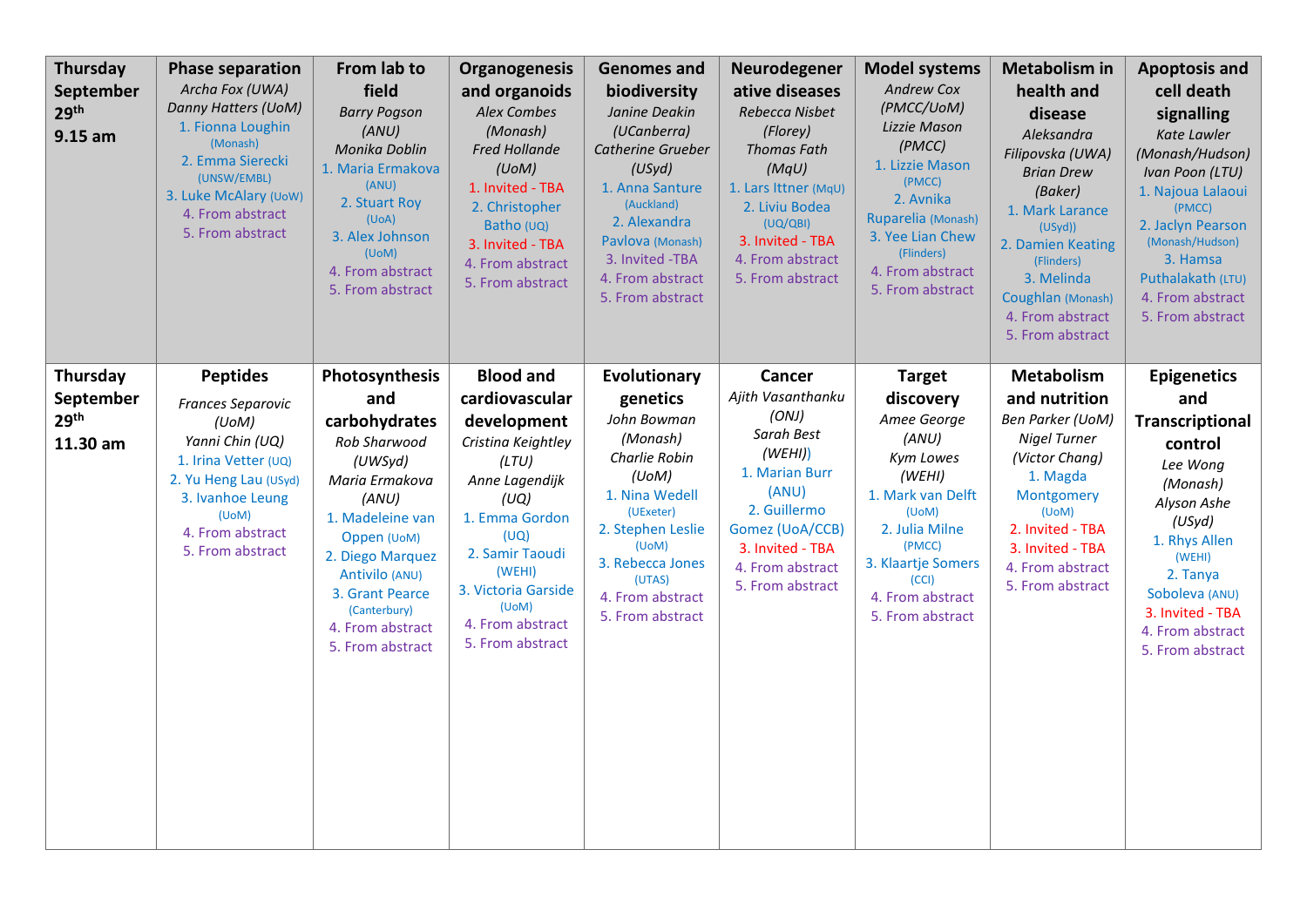| Thursday<br>September<br>29 <sup>th</sup><br>2.30 pm | <b>Aggregation and</b><br>proteostasis<br>Margie Sunde (USyd)<br><b>Bradley Turner</b><br>(Florey)<br>1. Nadinath Nillegoda<br>(Monash)<br>2. Pirjo Apaja (Flinders)<br>3. Rebecca San Gil<br>(UQ)<br>4. From abstract<br>5. From abstract | <b>Plant water</b><br>transport and<br>utilisation<br>Megan Shelden<br>(U <sub>0</sub> A)<br>Annamaria Derosa<br>(ANU)<br>1. Frances<br>Sussmilch (UTAS)<br>2. Jiaen Qiu (UoA)<br>3. Brendan Choat<br>(UWS)<br>4. From abstract<br>5. From abstract | Mechanobiology<br><b>Chloe Shard</b><br>(UniSA)<br>Guilermo Gomez<br>(UniSA)<br>1. Anne Lagendijk<br>(UQ)<br>2. Jess Firth<br>(Monash)<br>3. Invited - TBA<br>4. From abstract<br>5. From abstract                                                                              | <b>Evolution of</b><br>development<br>Peter Dearden<br>(Otago)<br>Maja Adamska<br>(ANU)<br>1. Christen Mirth<br>(Monash)<br>2. Olly Griffith<br>(MqU)<br>3. Nathan Kenny<br>(Otago)<br>4. From abstract<br>5. From abstract | <b>Infection and</b><br>immunity<br>Jerome Le Nours<br>(Monash)<br>Karla Helbig (LTU)<br>1. Greg Moseley<br>(Monash)<br>2. Invited - TBA<br>3. Invited - TBA<br>4. From abstract<br>5. From abstract              | <b>Stem cells and</b><br>genomics<br>Sarah Howden<br>(MCRI)<br>Grace Lidgerwood<br>(UoM)<br>1. Cedric Bardy<br>(Flinders)<br>2. Nathan Palpant<br>(UQ)<br>3. Anja Knaupp<br>(Monash)<br>4. From abstract<br>5. From abstract               | Synthetic<br>biology<br>Laetitia<br>(UWA/Perkins)<br>Ian Paulsen (MqU)<br>1. Oliver Rackham<br>(Curtin U)<br>2. Laura Navone<br>(UQ)<br>3. Amy Cain (MqU)<br>4. From abstract<br>5. From abstract                     | <b>Protein kinases</b><br>and<br>phosphatases<br>Melissa Pittman<br>(UniSA)<br>Sandra Nicholson<br>(WEHI)<br>1. Sophia<br>Davidson (WEHI)<br>2. Yeesim Khew-<br>Goodall (UniSA/SA<br>Pathology)<br>3. Heather Murray<br>(Newcastle)<br>4. From abstract<br>5. From abstract |
|------------------------------------------------------|--------------------------------------------------------------------------------------------------------------------------------------------------------------------------------------------------------------------------------------------|-----------------------------------------------------------------------------------------------------------------------------------------------------------------------------------------------------------------------------------------------------|---------------------------------------------------------------------------------------------------------------------------------------------------------------------------------------------------------------------------------------------------------------------------------|-----------------------------------------------------------------------------------------------------------------------------------------------------------------------------------------------------------------------------|-------------------------------------------------------------------------------------------------------------------------------------------------------------------------------------------------------------------|--------------------------------------------------------------------------------------------------------------------------------------------------------------------------------------------------------------------------------------------|-----------------------------------------------------------------------------------------------------------------------------------------------------------------------------------------------------------------------|-----------------------------------------------------------------------------------------------------------------------------------------------------------------------------------------------------------------------------------------------------------------------------|
| Friday<br>September<br>30 <sup>th</sup><br>$9.15$ am | Protein<br>regulation by<br><b>PTMs</b><br>James Murphy (WEHI)<br>Catherine Day<br>(Otago)<br>1. Isabelle Lucet (WEHI)<br>2. Peter Mace (Otago)<br>3. Nichollas Scott<br>(UoM/Doherty)<br>4. From abstract<br>5. From abstract             | Plant success -<br>enlisting the<br>power of<br>models<br>Christine Beverage<br>(UQ)<br>Akila Yap (UQ)<br>1. Owen Powell<br>(UQ)<br>2. Alex Wu (UQ)<br>3. Nicole Fortuna<br>(UQ)<br>4. From abstract<br>5. From abstract                            | <b>Epigenetics</b><br>and<br>transcriptional<br>control<br>Pilar Blancafort<br>(UWA)<br>Pilar Dominguez<br>(PMCC)<br>1. Melanie<br><b>Eckersley-Maslin</b><br>(PMCC)<br>2. Stephin<br>Vervoort (WEHI)<br>3. Fatima Valdes<br>Mora (CCI)<br>4. From abstract<br>5. From abstract | <b>Genomes and</b><br>history<br>Vanessa Hayes<br>(USyd)<br><b>Bastien Llamas</b><br>(UoA)<br>1. Jeremy Austin<br>(UoA)<br>2. Invited - TBC<br>3. Invited - TBC<br>4. From abstract<br>5. From abstract                     | Cardiovascular<br>disease<br>Chris Sobey (LTU)<br>Anna Calkin<br>(Baker)<br>1. Choon Boon<br>Sim (Murdoch Inst)<br>2. Alex Pinto<br>(Baker)<br>3. Quynh Nhu<br>Dinh (LTU)<br>4. From abstract<br>5. From abstract | <b>Gene therapy</b><br>Adi Idris (Griffith)<br>Ernesto Moles<br>(CCIA)<br>1. Livia Carvalho<br>(UWA/Lions Eye Inst)<br>2. Danyelle<br>Carvalho Ferreira<br>(Griffith)<br>3. Fareh<br>Mohamed (UoM)<br>4. From abstract<br>5. From abstract | Computational<br>biology<br>Colin Jackson<br>(ANU)<br>Carolyn Hogg<br>(USyd)<br>1. Eduardo Eyras<br>(ANU)<br>2. Katherine<br>Farquharson (USyd)<br>3. Melissa Davis<br>(WEHI)<br>4. From abstract<br>5. From abstract | <b>Ubiquitin and</b><br>ubiquitin-like<br>signalling<br>Natalie Borg<br>(RMIT)<br>Rebecca Feltham<br>(WEHI)<br>1. Sharad Kumar<br>$(UniSA)*$<br>2. Justine Mintern<br>(UoM/Bio21)*<br>3. Charlene<br>Magtoto (WEHI)*<br>4. From abstract<br>5. From abstract                |